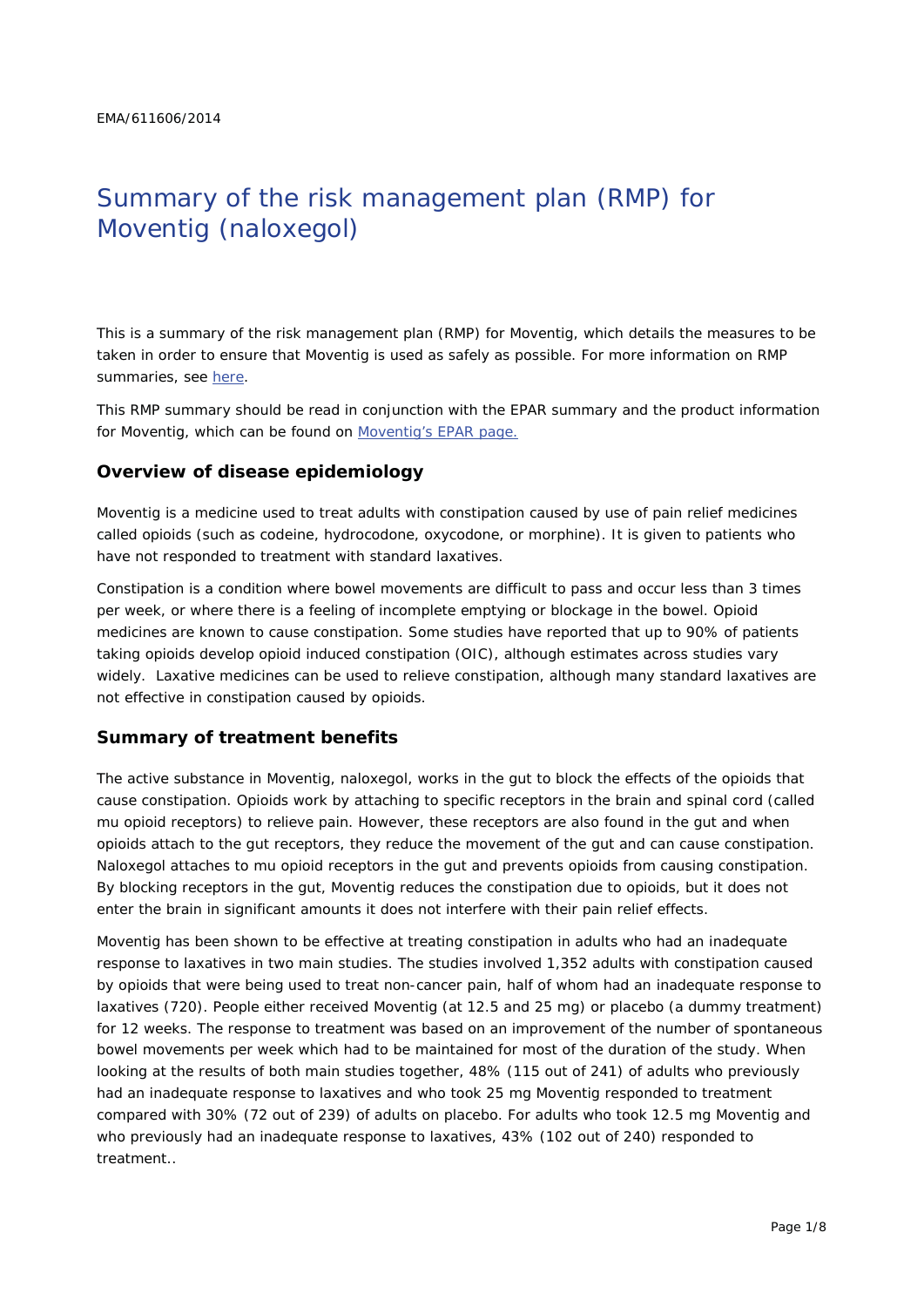# **Unknowns relating to treatment benefits**

Most patients included in the clinical trials were white or black and experience in other ethnic groups is limited. A few patients were over 75 years old.

# **Summary of safety concerns**

#### *Important identified risks*

| <b>Risk</b>                                                                                                          | What is known                                                                                                                                                                                                                                                                                                                                                                                                                                                                                                                                                                                                                    | Preventability                                                                                                                                                                                                                                                                                                                                                                                                                                                             |  |
|----------------------------------------------------------------------------------------------------------------------|----------------------------------------------------------------------------------------------------------------------------------------------------------------------------------------------------------------------------------------------------------------------------------------------------------------------------------------------------------------------------------------------------------------------------------------------------------------------------------------------------------------------------------------------------------------------------------------------------------------------------------|----------------------------------------------------------------------------------------------------------------------------------------------------------------------------------------------------------------------------------------------------------------------------------------------------------------------------------------------------------------------------------------------------------------------------------------------------------------------------|--|
| Side effects on<br>the digestive<br>system                                                                           | Patients taking Moventig in clinical trials<br>experienced side effects on the digestive<br>system such as stomach cramps/pain,<br>diarrhoea, flatulence (passing wind),<br>nausea or vomiting. These effects are<br>usually mild or moderate and gradually<br>disappear with continued treatment.<br>Approximately 1 in 20 patients stopped<br>treatment with Moventig due to effects<br>on the digestive system.                                                                                                                                                                                                               | Patients should be advised to promptly<br>report severe, persistent or worsening<br>symptoms to their physician.<br>Consideration may be given to lowering<br>the dose to 12.5 mg in patients<br>experiencing severe gastrointestinal<br>adverse events depending upon the<br>response and tolerability of individual<br>patients                                                                                                                                          |  |
| Withdrawal<br>symptoms<br>associated with<br>opioids                                                                 | Opioids work by binding to specific<br>receptors in the brain to relieve pain.<br>When a patient stops taking opioids after<br>prolonged use or use at high doses, the<br>patient may experience withdrawal<br>symptoms, such as anxiety, chills, aches<br>and pains, feeling or being sick, high<br>blood pressure, and rapid heartbeat.<br>Opioid receptors are also found in the<br>gut and as Moventig acts on these<br>receptors preventing opioids from<br>attaching to them withdrawal symptoms<br>may be seen. A small number of patients<br>receiving Moventig in clinical trials<br>showed signs of opioid withdrawal. | Patients should be informed of the risk of<br>withdrawal symptoms. Patients should<br>stop treatment in case of symptoms<br>suggestive of withdrawal and consult<br>their doctor.                                                                                                                                                                                                                                                                                          |  |
| Interactions<br>with medicines<br>interfering with<br>the activity of<br>certain<br>enzymes<br>(CYP3A4 and P-<br>gp) | Use of Moventig with medicines that are<br>cleared from the body in the same way<br>as naloxegol may result in either an<br>increase in naloxegol levels in the blood,<br>with possible increase in side effects, or<br>a decrease of naloxegol levels in the<br>blood, with possible loss of effectiveness.<br>Some herbal medicines may also affect<br>naloxegol levels in the blood.                                                                                                                                                                                                                                          | Patients should tell their doctor or let the<br>pharmacist know if they are taking, have<br>recently taken or might take any other<br>medicines, including laxatives, herbal<br>medicines and medicines obtained<br>without a prescription.<br>Patients should not drink large amounts<br>of grapefruit juice while taking Moventig<br>as it can increase blood levels of<br>naloxegol.<br>The medicines that may interact with<br>naloxegol are listed in the prescribing |  |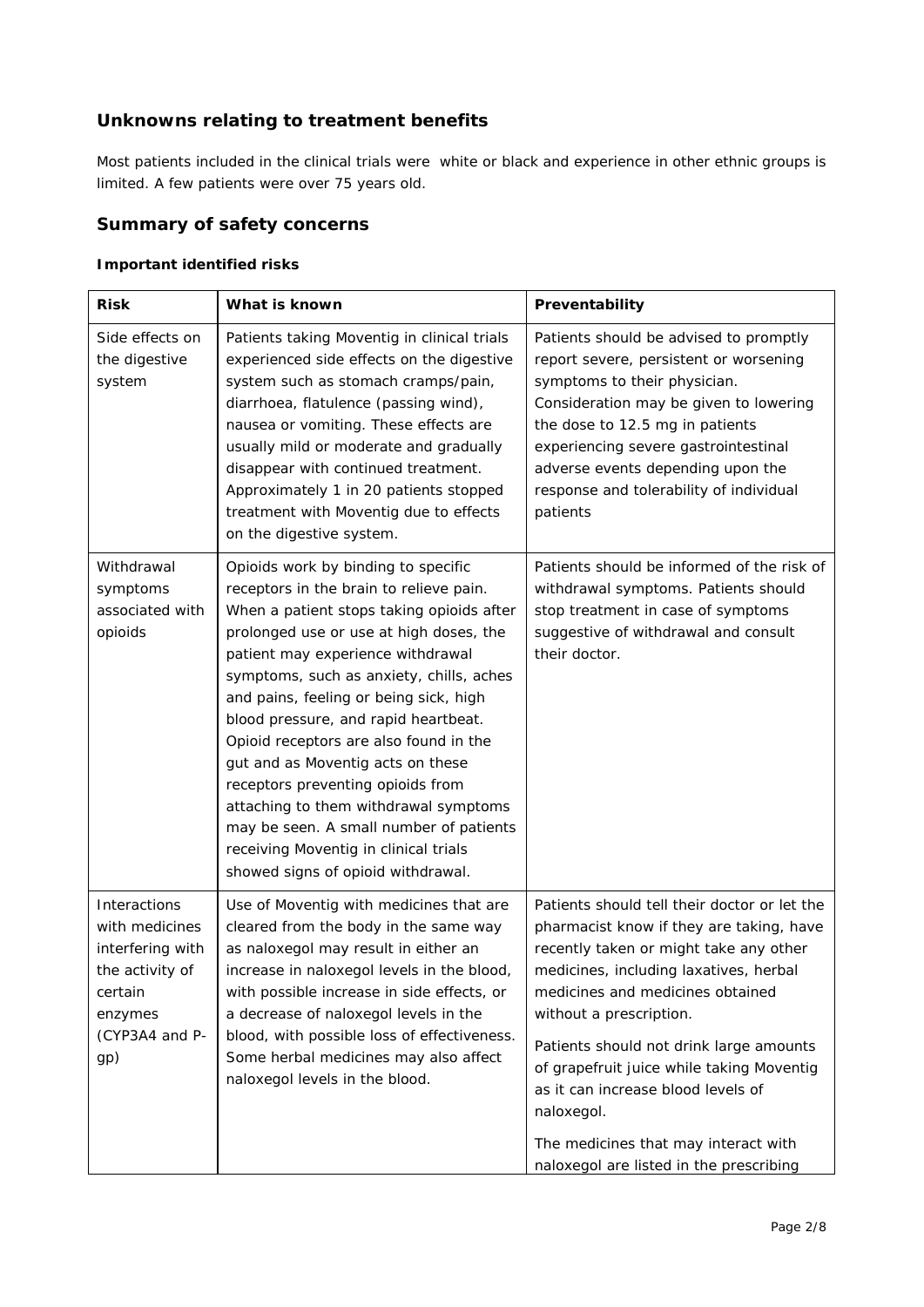| <b>Risk</b><br>What is known |  | Preventability                   |  |
|------------------------------|--|----------------------------------|--|
|                              |  | information and patient leaflet. |  |

## *Important potential risks*

| <b>Risk</b>              | What is known                                                                     |  |  |
|--------------------------|-----------------------------------------------------------------------------------|--|--|
| Gastro-intestinal        | A few patients treated with another medicine that works in a similar way to       |  |  |
| perforation (resulting   | Moventig have developed a hole, or perforation in the gut wall. This may have     |  |  |
| in a hole in the wall of | been caused by other conditions that they had, such as ulcers, blockages, or      |  |  |
| the gut)                 | cancer. No patients in clinical trials developed a hole in the gut wall, but      |  |  |
|                          | patients with weakened gut walls may be at an increased risk of developing a      |  |  |
|                          | hole, because of the way Moventig works on the digestive system.                  |  |  |
| Haemodynamic             | In clinical studies (involving 2,134 patients), there were a total of 7 events of |  |  |
| (blood flow) changes     | low blood pressure and fainting. Many of the patients who experienced these       |  |  |
| potentially leading to   | events had a medical history of a condition that could potentially cause low      |  |  |
| serious cardiovascular   | blood pressure or fainting and/or were on anti-hypertensive (high blood           |  |  |
| events (affecting the    | pressure) medications which are known to carry a risk of these events.            |  |  |
| heart and blood          | In clinical studies, approximately 4 patients in every 100 patients treated with  |  |  |
| vessels including        | Moventig at a dose of 25 mg once per day had increases in blood pressure. A       |  |  |
| effects on blood         | lower proportion of patients (approximately 1 to 2 patients in every 100          |  |  |
| pressure and             | patients) had increases in blood pressure when treated with Moventig 12.5 mg      |  |  |
| syncope)                 | once a day. Of more than 1,000 patients in clinical trials, 5 patients had        |  |  |
|                          | increases in blood pressure, which were medically serious.                        |  |  |
| Off-label use            | Off-label use is use of a medication in a way that is not described in the        |  |  |
|                          | approved prescribing information. There is a potential for Moventig to be used    |  |  |
|                          | off-label to treat patients who are younger than 18 years old, patients with      |  |  |
|                          | constipation not caused by opioids and in patients who have an adequate           |  |  |
|                          | response to laxatives. There is also a potential for off-label use of Moventig at |  |  |
|                          | a dose of 12.5 mg once a day, which is only recommended for certain types of      |  |  |
|                          | patients i.e. patients who cannot use the 25 mg dose of Moventig.                 |  |  |
| Interference with        | Moventig may act on the opioid receptors in the brain and interfere with the      |  |  |
| opioid-mediated          | pain relieving effects of opioids in patients whose 'blood - brain barrier' that  |  |  |
| analgesia (pain relief)  | separates the bloodstream from the brain is altered. In 2 clinical studies        |  |  |
|                          | where patients were treated for 3 months, more patients who received              |  |  |
|                          | Moventig reported back pain or pain in the extremities (e.g. pain in the arms     |  |  |
|                          | or legs) compared with patients who were given placebo (a dummy                   |  |  |
|                          | treatment). In the 3-month studies, less than 5 patients in every 100 patients    |  |  |
|                          | had back pain (compared with 2 in every 100 patients in the placebo group),       |  |  |
|                          | and around 2 patients in every 100 patients had pain in the extremities           |  |  |
|                          | (compared with less than 1 patient in every 100 in the placebo group).            |  |  |
|                          | However, in a long-term safety study, where Moventig was given for up to          |  |  |
|                          | 1 year, the proportion of patients who had back pain and/or pain in the           |  |  |
|                          | extremities was similar in Moventig-treated patients and those who were given     |  |  |
|                          | standard of care.                                                                 |  |  |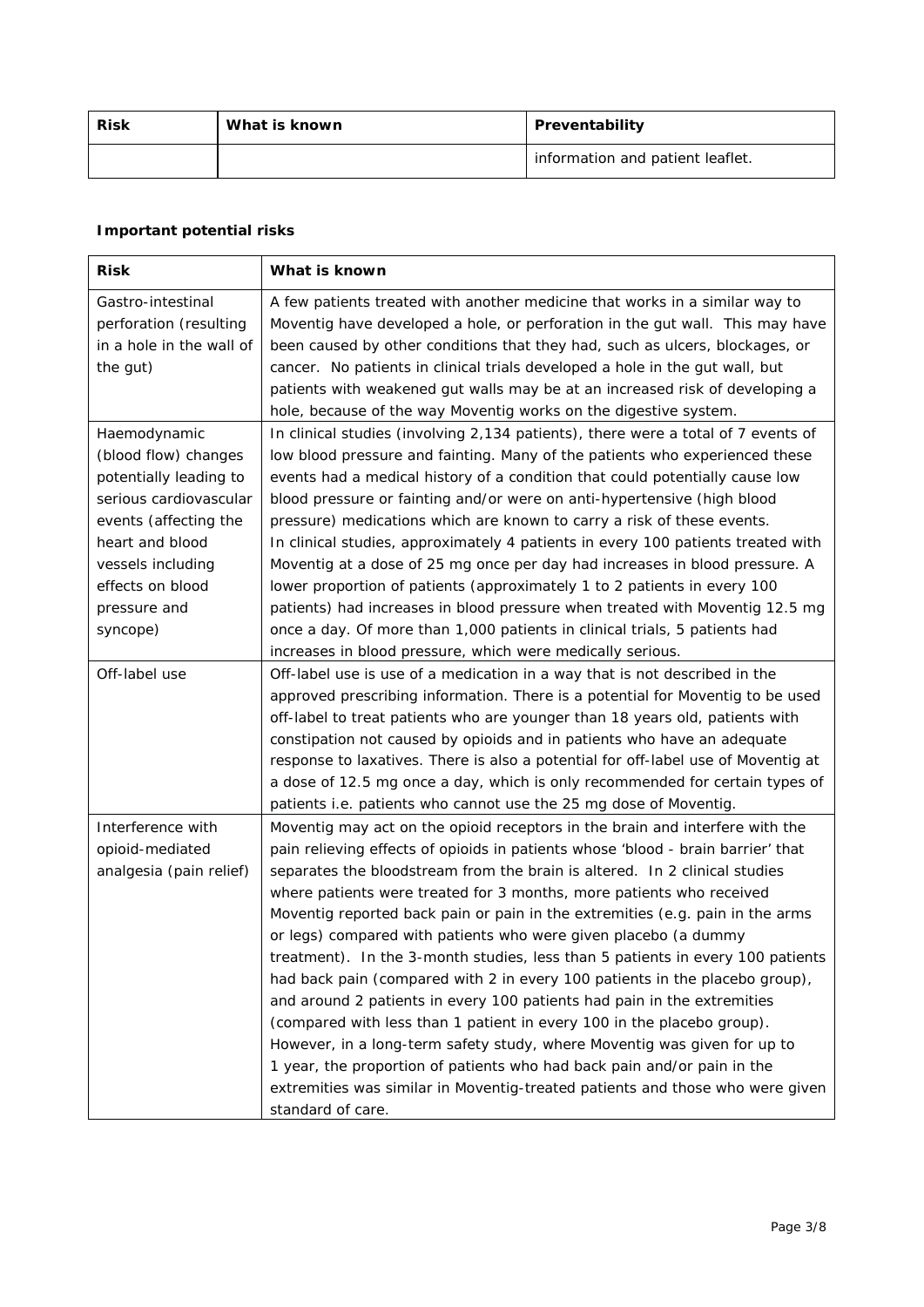#### *Missing information*

| <b>Risk</b>                                                 | What is known                                                                                                                                                                                                                                                                                                                                                                                                                                                                                                                                                                                                                                                           |  |  |  |
|-------------------------------------------------------------|-------------------------------------------------------------------------------------------------------------------------------------------------------------------------------------------------------------------------------------------------------------------------------------------------------------------------------------------------------------------------------------------------------------------------------------------------------------------------------------------------------------------------------------------------------------------------------------------------------------------------------------------------------------------------|--|--|--|
| Patients using<br>methadone                                 | Patients receiving methadone for pain relief were included in clinical trials and<br>had more frequent side effects affecting the gut (such as abdominal pain and<br>diarrhoea) than patients not receiving methadone. Symptoms suggestive of<br>opioid withdrawal were observed in a higher proportion of patients taking<br>methadone than those not taking methadone. Patients taking methadone for<br>treatment of opioid addiction were not included in the clinical development<br>program, and Moventig should be used with caution in these patients. Patients<br>who experience severe side effects affecting the gut may have the dose<br>lowered to 12.5 mg. |  |  |  |
| Patients with cancer-<br>related pain                       | There is limited experience with the use of Moventig to treat constipation in<br>patients given opioids for cancer-related pain. Therefore caution should be<br>used when prescribing Moventig to such patients.                                                                                                                                                                                                                                                                                                                                                                                                                                                        |  |  |  |
| Patients at high risk<br>of cardiovascular<br>events        | In the clinical trial programme, Moventig was not studied in patients who had<br>a heart attack within the last 6 months and other problems with their heart.<br>Moventig should be used with caution in these patients.                                                                                                                                                                                                                                                                                                                                                                                                                                                |  |  |  |
|                                                             | A study performed with Moventig in healthy volunteers did not indicate that<br>Moventig prolongs the heart rhythm (causing a phenomenon called<br>prolongation of the QT interval).                                                                                                                                                                                                                                                                                                                                                                                                                                                                                     |  |  |  |
|                                                             | A retrospective assessment of cardiovascular risk showed that two thirds of<br>patients included in phase 3 studies had at least one cardiovascular risk factor<br>and one third of the patients had heart disease, diabetes, or 2 or more<br>cardiovascular risk factors. There were no differences in safety or efficacy<br>noted in these groups of patients.                                                                                                                                                                                                                                                                                                        |  |  |  |
| Long-term (more<br>than 1 year) safety<br>and effectiveness | In the clinical studies, Moventig treatment lasted for a maximum of 1 year,<br>and was shown to be generally safe and well tolerated. No data are available<br>beyond one year.                                                                                                                                                                                                                                                                                                                                                                                                                                                                                         |  |  |  |
| Patients aged 75<br>years and older                         | Limited data are available in patients who are 75 years and older. However,<br>patients over 65 years of age were included in clinical studies and no dose<br>adjustment is needed for these patients.                                                                                                                                                                                                                                                                                                                                                                                                                                                                  |  |  |  |
| Patients with reduced<br>kidney function                    | As the kidneys do not play a major part in the removal of the active substance<br>in Moventig, naloxegol, from the body, reduced kidney function is only<br>expected to have a small effect on the blood levels of naloxegol.                                                                                                                                                                                                                                                                                                                                                                                                                                           |  |  |  |
|                                                             | In a clinical study in patients with kidney disorders, including patients with<br>moderately and severely reduced kidney function, 2 out of 8 patients in either<br>groups, had an amount of naloxegol in the blood over time that was up to 10<br>times higher than patients with normal kidney function. It is possible that<br>other problems in these patients were responsible for the increased blood<br>levels. The blood levels of naloxegol in patients with end-stage kidney failure<br>on dialysis were unchanged and patients had the same blood levels of<br>naloxegol as patients with normal kidney function.                                            |  |  |  |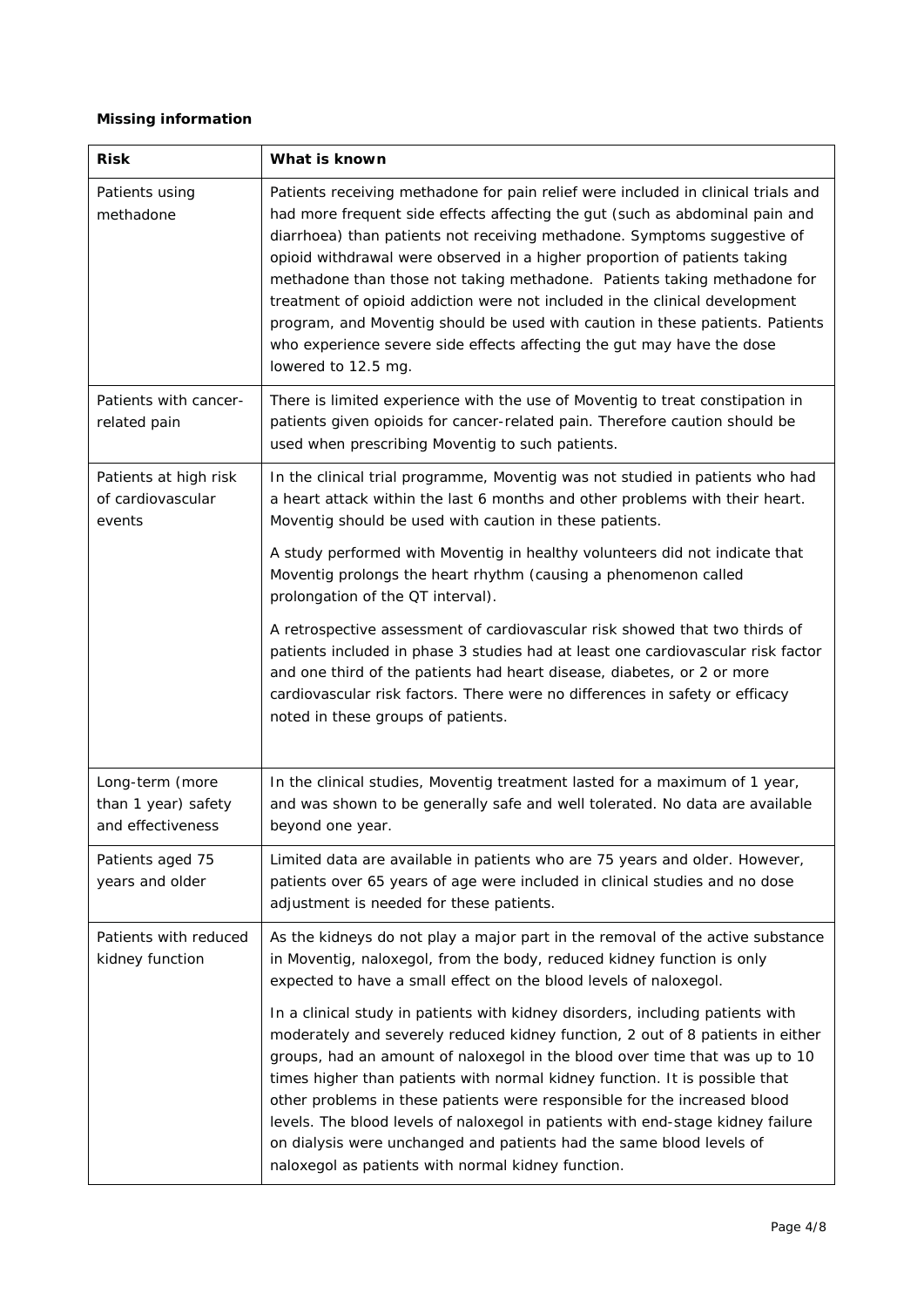| <b>Risk</b>                                 | What is known                                                                                                                                                                                                                                                                            |  |
|---------------------------------------------|------------------------------------------------------------------------------------------------------------------------------------------------------------------------------------------------------------------------------------------------------------------------------------------|--|
|                                             | The starting dose for patients with moderate or severely-reduced kidney<br>function is 12.5 mg. The dose can be increased to 25 mg if tolerated well.<br>Treatment with Moventig should be stopped in any patient with reduced<br>kidney function who develops significant side effects. |  |
| Patients with reduced<br>liver function     | No dose adjustment is required for patients with mild to moderate liver<br>impairment. Safety and efficacy have not been established in patients with<br>severe liver impairment. Use of Moventig in patients with severe liver<br>impairment is not recommended.                        |  |
| Patients from<br>different ethnic<br>groups | Most of the patients included in clinical studies were white or black. The effect<br>of race on the pharmacokinetics of naloxegol is small (approximately 20 %<br>decrease in the total amount of naloxegol on the blood over time) and,<br>therefore, no dose adjustment is necessary.  |  |
| Use in children                             | Studies investigating the use of Moventig in children have not been<br>performed.                                                                                                                                                                                                        |  |
| Use in pregnant or<br>breastfeeding women   | If a patient is pregnant, or are planning to have a baby, they should speak to<br>their doctor, pharmacist or nurse for advice before taking Moventig. The use<br>of Moventig during pregnancy is not recommended.<br>The use of Moventig during breastfeeding is not recommended.       |  |

# **Summary of risk minimisation measures by safety concern**

All medicines have a summary of product characteristics (SmPC) which provides physicians, pharmacists and other healthcare professionals with details on how to use the medicine, and also describes the risks and recommendations for minimising them. Information for patients is available in lay language in the package leaflet. The measures listed in these documents are known as 'routine risk minimisation measures'.

The SmPC and the package leaflet are part of the medicine's product information. The product information for Moventig can be found on Moventig's EPAR page.

This medicine has no additional risk minimisation measures.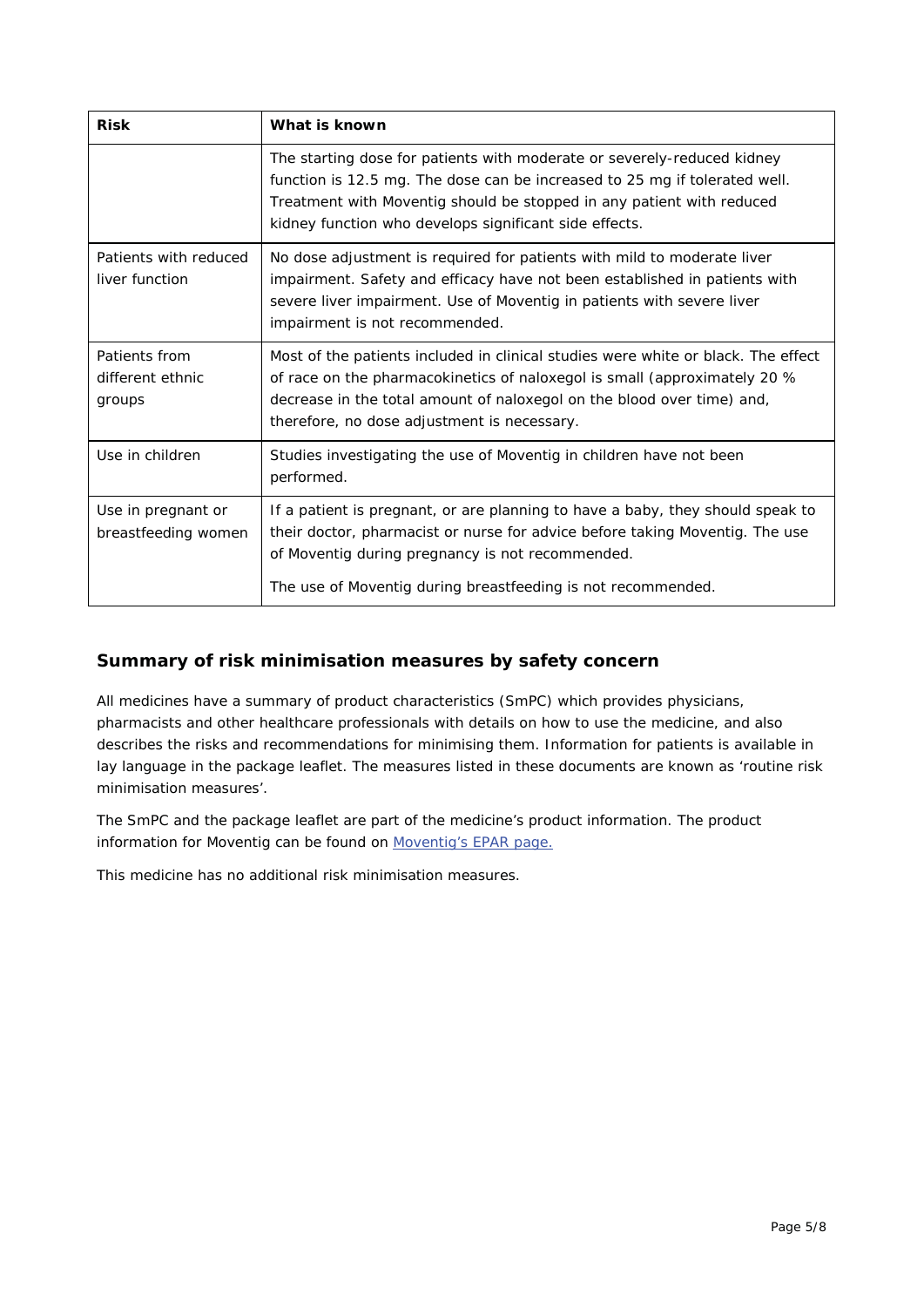# **Planned post-authorisation development plan**

| Study/activity<br>(including study<br>number)                                                  | Objectives                                                                                                   | Safety concerns<br>/efficacy issue<br>addressed | <b>Status</b>         | <b>Planned date for</b><br>submission of<br>(interim and)<br>final results |
|------------------------------------------------------------------------------------------------|--------------------------------------------------------------------------------------------------------------|-------------------------------------------------|-----------------------|----------------------------------------------------------------------------|
| Study<br>D3820C00016<br>A study of<br>naloxegol in<br>children aged 6<br>months to 18<br>years | To investigate<br>blood levels and<br>safety of<br>naloxegol in<br>children aged 6<br>months to 18<br>years. | Effects in children                             | Planned for<br>3Q2014 | Final report<br>estimated to be<br>available by<br>202017.                 |

## *List of studies in post-authorisation development plan*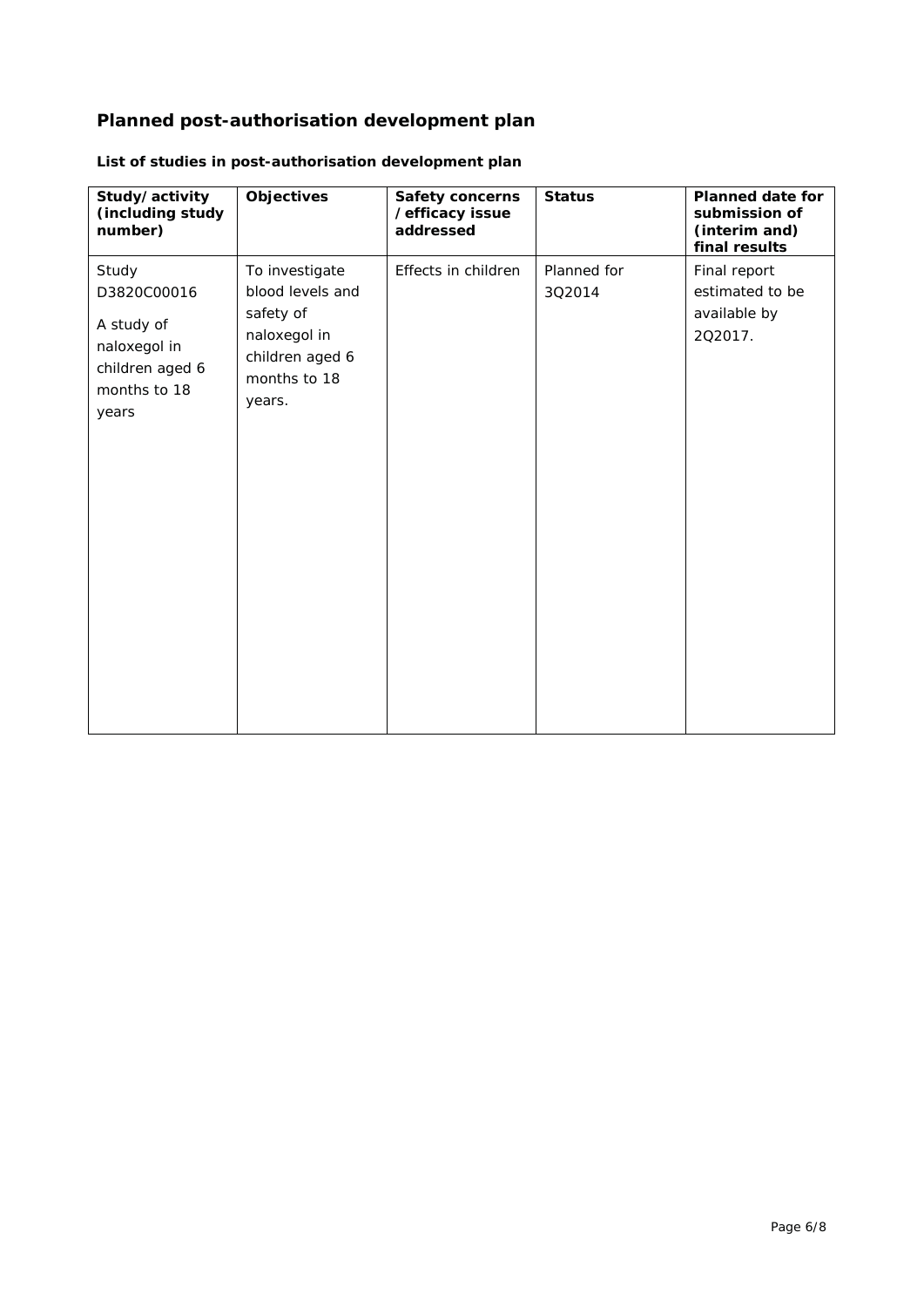| Study/activity<br>(including study<br>number)                                                                                                            | <b>Objectives</b>                                                                                                                                                                                                                                                  | <b>Safety concerns</b><br>/efficacy issue<br>addressed                     | <b>Status</b>                                | <b>Planned date for</b><br>submission of<br>(interim and)<br>final results                                                                                    |
|----------------------------------------------------------------------------------------------------------------------------------------------------------|--------------------------------------------------------------------------------------------------------------------------------------------------------------------------------------------------------------------------------------------------------------------|----------------------------------------------------------------------------|----------------------------------------------|---------------------------------------------------------------------------------------------------------------------------------------------------------------|
| Naloxegol post-<br>market<br>observational drug<br>utilisation study<br>(D2288R00081)<br>Pending approval                                                | To describe<br>demographic,<br>clinical, and<br>treatment<br>characteristics in<br>the baseline of<br>patients treated<br>with naloxegol.<br>To describe<br>treatment pattern<br>characteristics of<br>naloxegol<br>utilisation at<br>initiation and<br>follow-up. | Important<br>identified and<br>potential risks.<br>Missing<br>information. | Submission of<br>protocol by<br>January 2015 | First annual report<br>to be delivered<br>end of 4Q 2016<br>and every year<br>thereafter until<br>completion.<br>These dates are<br>still to be<br>confirmed. |
| Naloxegol post-<br>market<br>observational<br>safety study in<br>patients taking<br>opioids for cancer<br>pain<br>(D2288R00082)<br>Pending approval      | To estimate event<br>rates for pre-<br>specified health<br>outcomes of<br>interest among<br>naloxegol-treated<br>patients with<br>active cancer pain.                                                                                                              | Important<br>identified and<br>potential risks<br>Missing<br>information   | Submission of<br>protocol by<br>January 2015 | First annual report<br>to be delivered by<br>the end of 4Q2016<br>and every year<br>thereafter<br>completion.<br>Approved protocol<br>by early 102015         |
| Naloxegol post-<br>market<br>observational<br>safety study in<br>patients taking<br>opioids for non-<br>cancer pain<br>(D2288R00084)<br>Pending approval | To estimate event<br>rates for pre-<br>specified health<br>outcomes of<br>interest among<br>naloxegol-treated<br>patients with non-<br>cancer pain and a<br>concurrent<br>comparator of<br>regular opioid<br>users with non-<br>cancer pain.<br>To estimate event  | Important<br>identified and<br>potential risks<br>Missing<br>information   | Submission of<br>protocol by<br>January 2015 | First annual report<br>delivered to be by<br>the end of 4Q2016<br>and every year<br>thereafter until<br>completion                                            |